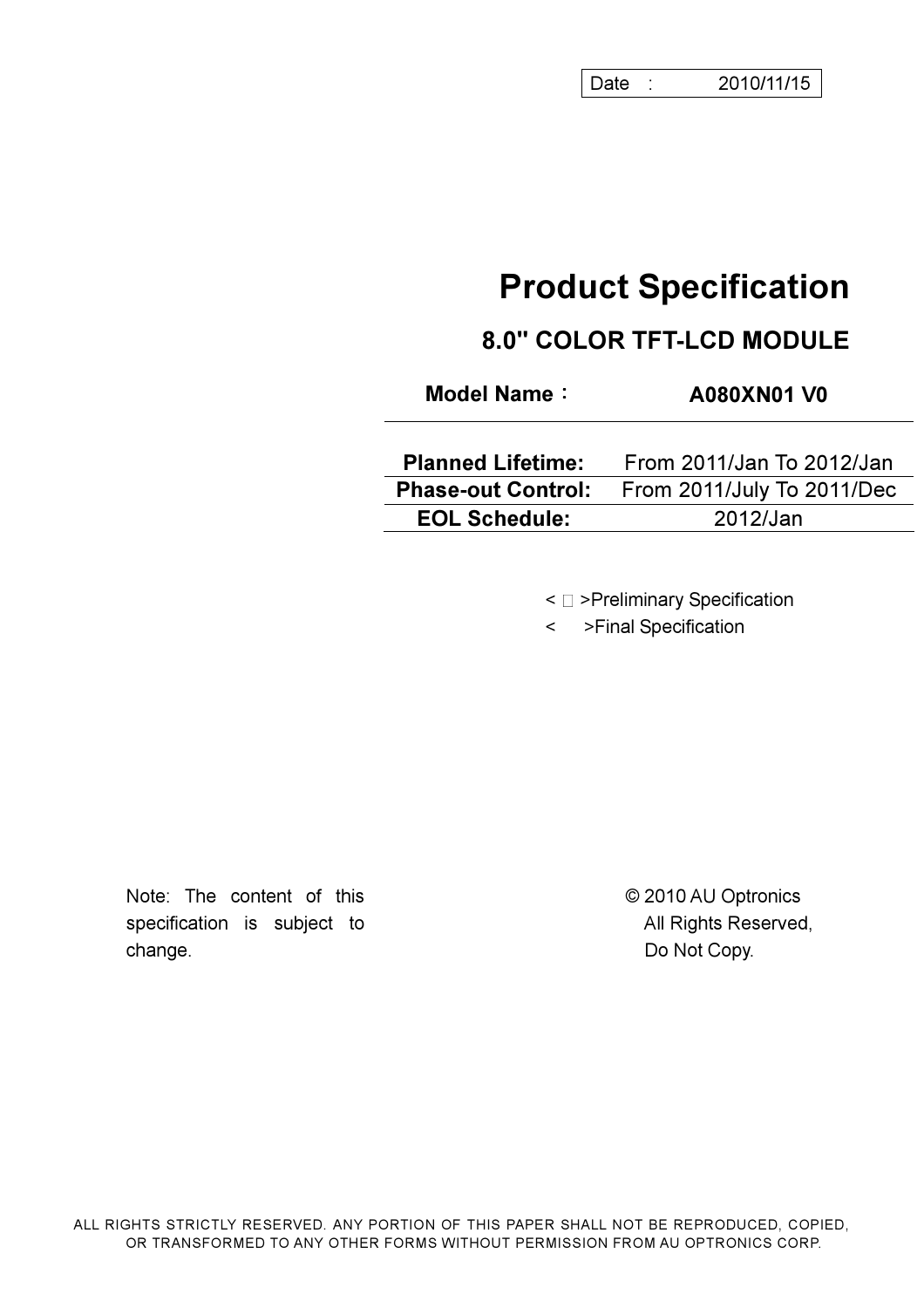

Version: 0.0

Page: 1/22

#### Record of Revision

|         | Version   Revise Date | Page         | <b>Content</b> |
|---------|-----------------------|--------------|----------------|
| $0.0\,$ | 2010/11/15            | $A\parallel$ | First Draft.   |
|         |                       |              |                |
|         |                       |              |                |
|         |                       |              |                |
|         |                       |              |                |
|         |                       |              |                |
|         |                       |              |                |
|         |                       |              |                |
|         |                       |              |                |
|         |                       |              |                |
|         |                       |              |                |
|         |                       |              |                |
|         |                       |              |                |
|         |                       |              |                |
|         |                       |              |                |
|         |                       |              |                |
|         |                       |              |                |
|         |                       |              |                |
|         |                       |              |                |
|         |                       |              |                |
|         |                       |              |                |
|         |                       |              |                |
|         |                       |              |                |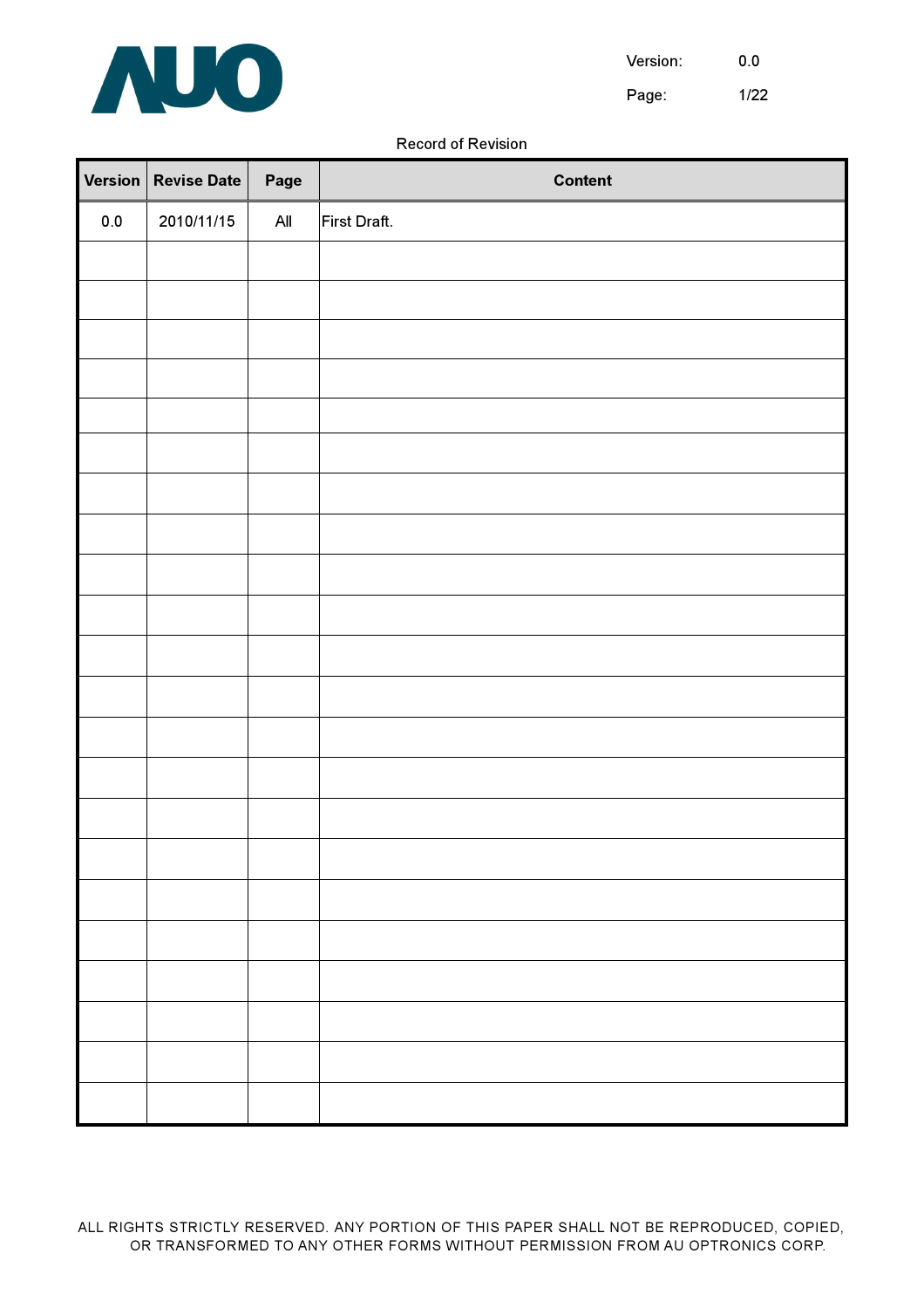Version: 0.0

Page: 2/22



**Contents**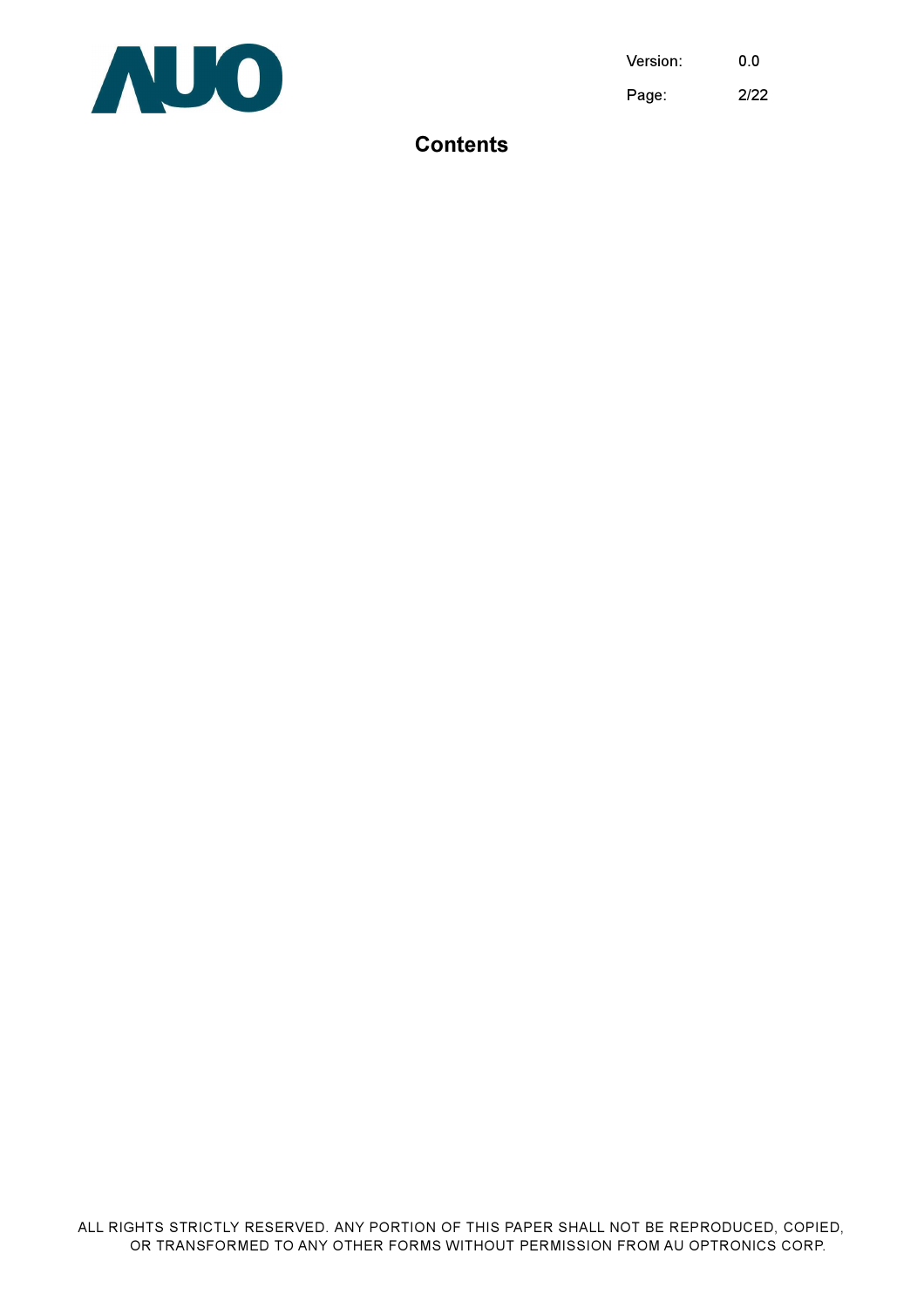

Version: 0.0 Page: 3/22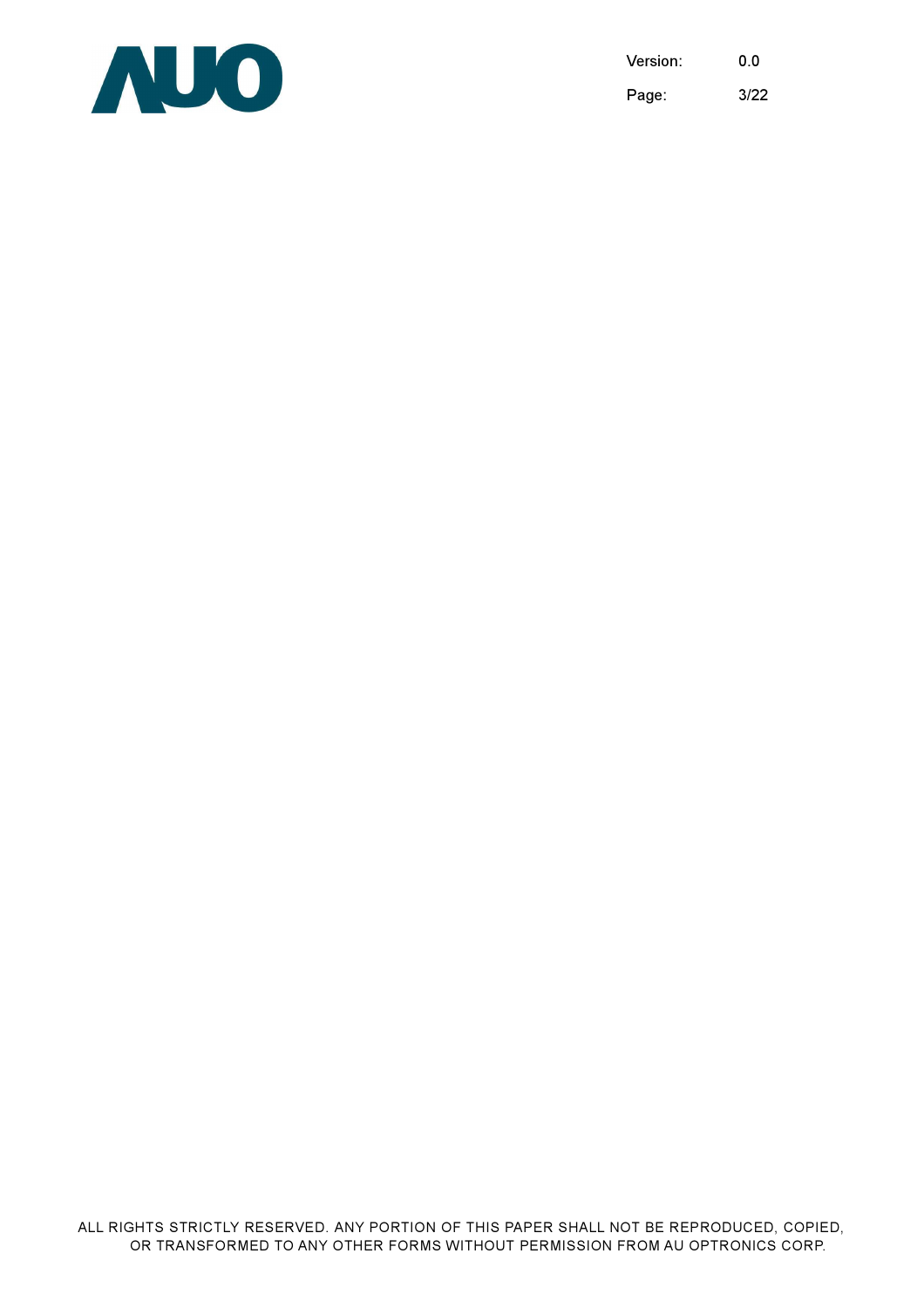

# A. General Information

This product is for CE Brand Tablet application.

| NO.               | <b>Item</b>                        | <b>Unit</b><br><b>Specification</b> |                         | <b>Remark</b> |
|-------------------|------------------------------------|-------------------------------------|-------------------------|---------------|
| 1                 | Screen Size                        | inch                                | 8(Diagonal)             |               |
| 2                 | <b>Display Resolution</b>          | dot                                 | 1024RGB(W)x768(H)       |               |
| 3                 | <b>Overall Dimension</b>           | mm                                  | 162.048(W) x 121.536(H) | Note 1        |
| 4                 | Active Area                        | mm                                  | 0.15825(W)x0.15825(H)   |               |
| 5                 | <b>Pixel Pitch</b>                 | mm                                  | 0.159(W)x0.159(H)       |               |
| 6                 | <b>Color Configuration</b>         | --                                  | R. G. B. Stripe         | Note 2        |
| $\overline{7}$    | <b>Color Depth</b>                 |                                     | 16.2M Colors            | Note 3        |
| 8                 | <b>NTSC Ratio</b>                  | $\%$                                | 45                      |               |
| 9                 | Display Mode                       |                                     | <b>Normally Black</b>   |               |
| 10                | <b>Panel surface Treatment</b>     |                                     | Anti-Glare, 3H          |               |
| 11                | Weight                             | g                                   | <b>TBD</b>              |               |
| $12 \overline{ }$ | <b>Panel Power Consumption</b>     | mW                                  | TBD                     | Note 4        |
| 13                | <b>Backlight Power Consumption</b> | w                                   | 1.8                     |               |
| 14                | Viewing direction                  |                                     | 9 o'clock               |               |

Note 1: Not include blacklight cable and FPC. Refer next page to get further information.

Note 2: Below figure shows dot stripe arrangement.



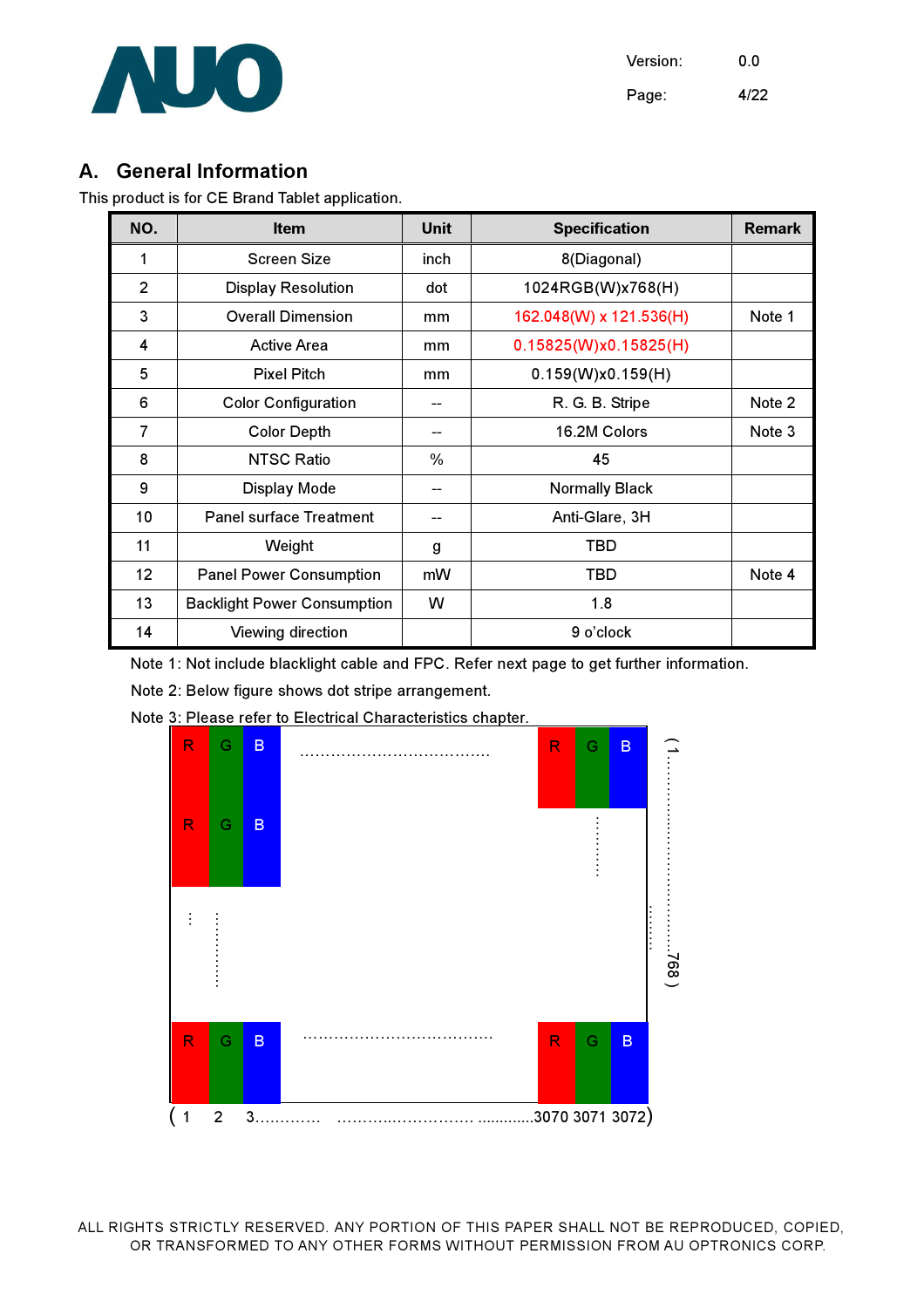

Version: 0.0 Page: 5/22

- B. Outline Dimension
	- 1. TFT-LCD Module Front View

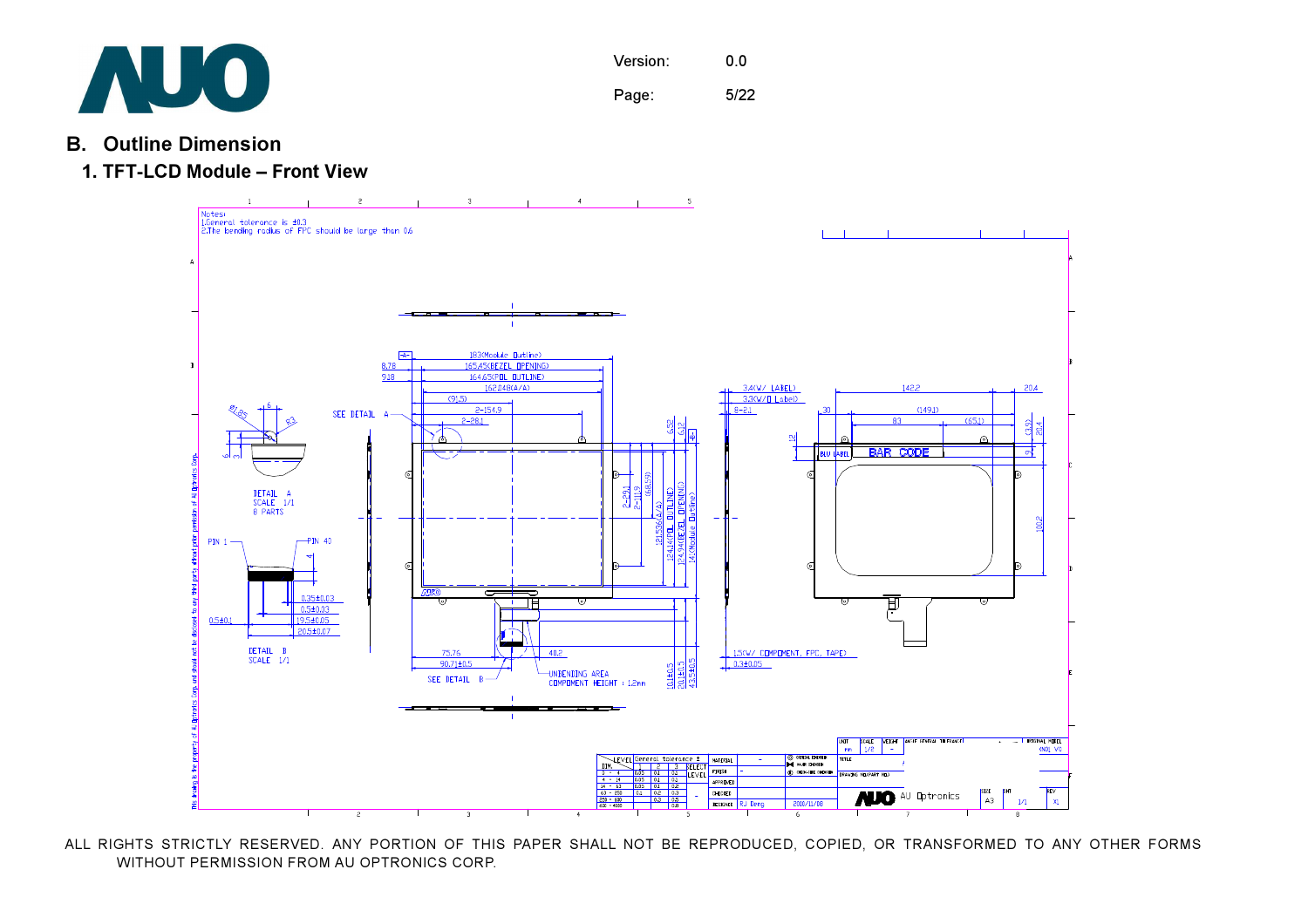

Version: 0.0 Page: 6/22

#### 2. TFT-LCD Module – Rear View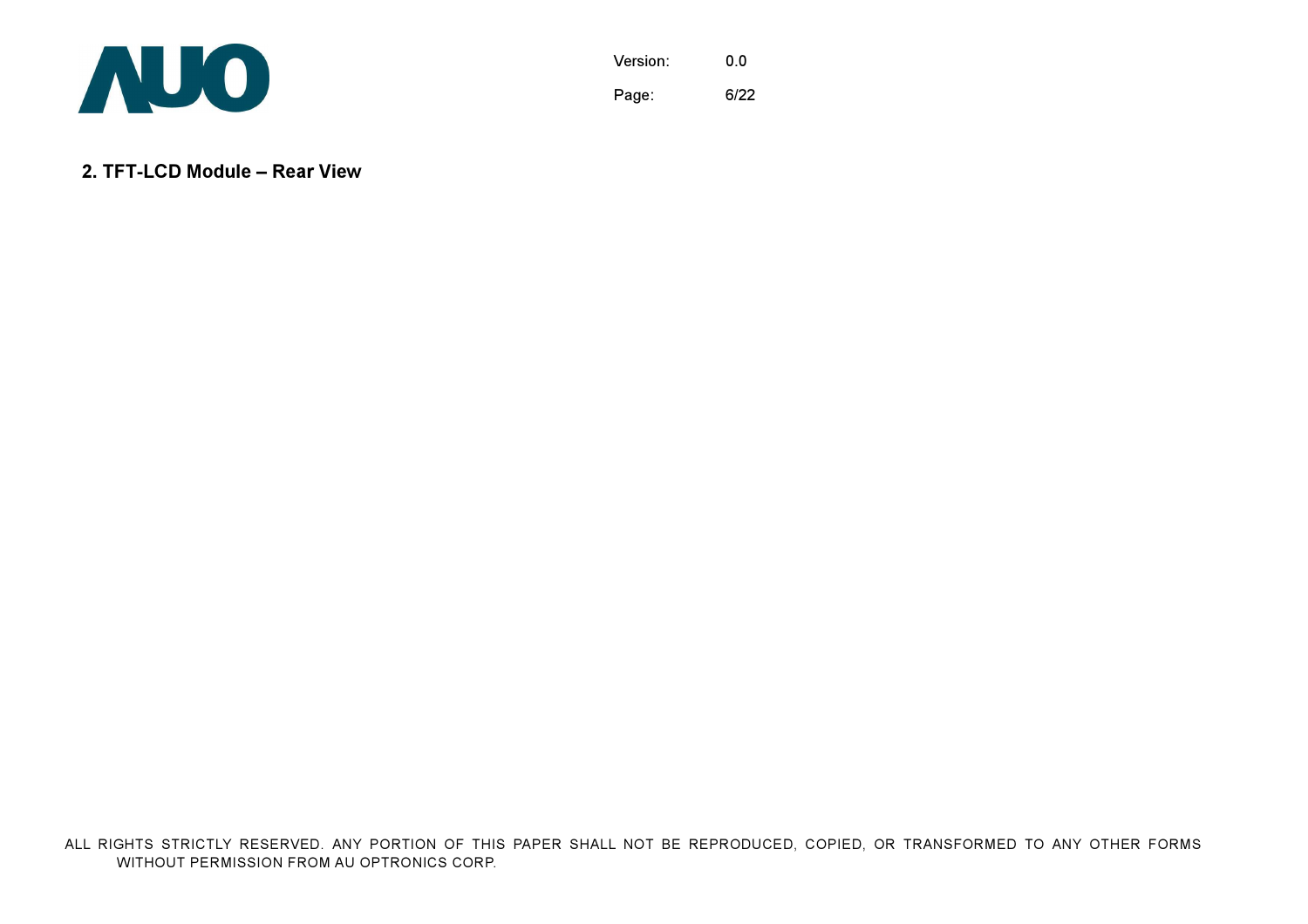

# C. Electrical Specifications

# 1. TFT LCD Panel Pin Assignment

#### Recommended connector : FH12A-40S-0.5SH(55)

| NO.            | Symbol       | I/O            | Description                                                | Remark |
|----------------|--------------|----------------|------------------------------------------------------------|--------|
| 1              | <b>VCOM</b>  | P              | Common electrode driving voltage                           |        |
| $\overline{2}$ | <b>VDDIO</b> | P              | Digital interface supply voltage of digital                |        |
| 3              | <b>VGL</b>   | P              | Negative power supply voltage for Gate driver              |        |
| 4              | <b>VGH</b>   | P              | Positive power supply voltage for Gate driver              |        |
| 5              | U/D          | I              | Up/Down selection. 0:Enable,1:Disable                      | Note1  |
| 6              | R/L          | T              | Left/Right selection.<br>0:Enable,1:Disable                | Note1  |
| 7              | <b>GRB</b>   | I              | H/W global reset. 0:Enable,1:Disable                       |        |
| 8              | <b>STB</b>   | T              | H/W Standby mode.<br>0:Enable,1:Disable                    |        |
| 9              | <b>GND</b>   | P              | Ground                                                     |        |
| 10             | <b>NC</b>    | $\overline{a}$ | For test, do not connect(Please leave it open)             |        |
| 11             | <b>NC</b>    | $\overline{a}$ | For test, do not connect(Please leave it open)             |        |
| 12             | CABC EN      | T              | CABC function enable. 0:Disable,1:Enable                   | Note2  |
| 13             | <b>VDPA</b>  | P              | Positive power supply voltage for analog power             |        |
| 14             | <b>VDNA</b>  | P              | Negative power supply voltage for analog power             |        |
| 15             | <b>VDDIO</b> | $\mathsf{P}$   | Digital interface supply voltage of digital                |        |
| 16             | RxCLK-       | T              | LVDS receiver signal clock                                 |        |
| 17             | RxCLK+       | T              |                                                            |        |
| 18             | <b>GND</b>   | $\mathsf{P}$   | Ground                                                     |        |
| 19             | RxIN0-       | T              | LVDS receiver signal channel 0                             |        |
| 20             | RxIN0+       | I              | LVDS Differential Data Input (R0, R1, R2, R3, R4, R5, G0)  |        |
| 21             | <b>GND</b>   | P              | Ground                                                     |        |
| 22             | RxIN1-       | L              | LVDS receiver signal channel 1                             |        |
| 23             | RxIN1+       | T              | LVDS Differential Data Input (G1, G2, G3, G4, G5, B0, B1)  |        |
| 24             | <b>GND</b>   | P              | Ground                                                     |        |
| 25             | RxIN2-       | T              | LVDS receiver signal channel 2                             |        |
| 26             | RxIN2+       | L              | LVDS Differential Data Input (B2, B3, B4, B5, HS, VS, DE)  |        |
| 27             | <b>GND</b>   | P              | Ground                                                     |        |
| 28             | RxIN3-       | I              | LVDS receiver signal channel 3,                            |        |
| 29             | RxIN3+       | I              | LVDS Differential Data Input (R6, R7, G6, G7, B6, B7, RSV) |        |
| 30             | <b>GND</b>   | P              | Ground                                                     |        |
| 31             | DRV BLU      | O              | OUTPUT PWM SIGNAL output via an output buffer              |        |
| 32             | <b>VCOM</b>  | L              | Common electrode driving voltage                           |        |
| 33             | <b>GND</b>   | P              | <b>Ground</b>                                              |        |
| 34             | <b>LEDN</b>  | P              | <b>LED cathode</b>                                         |        |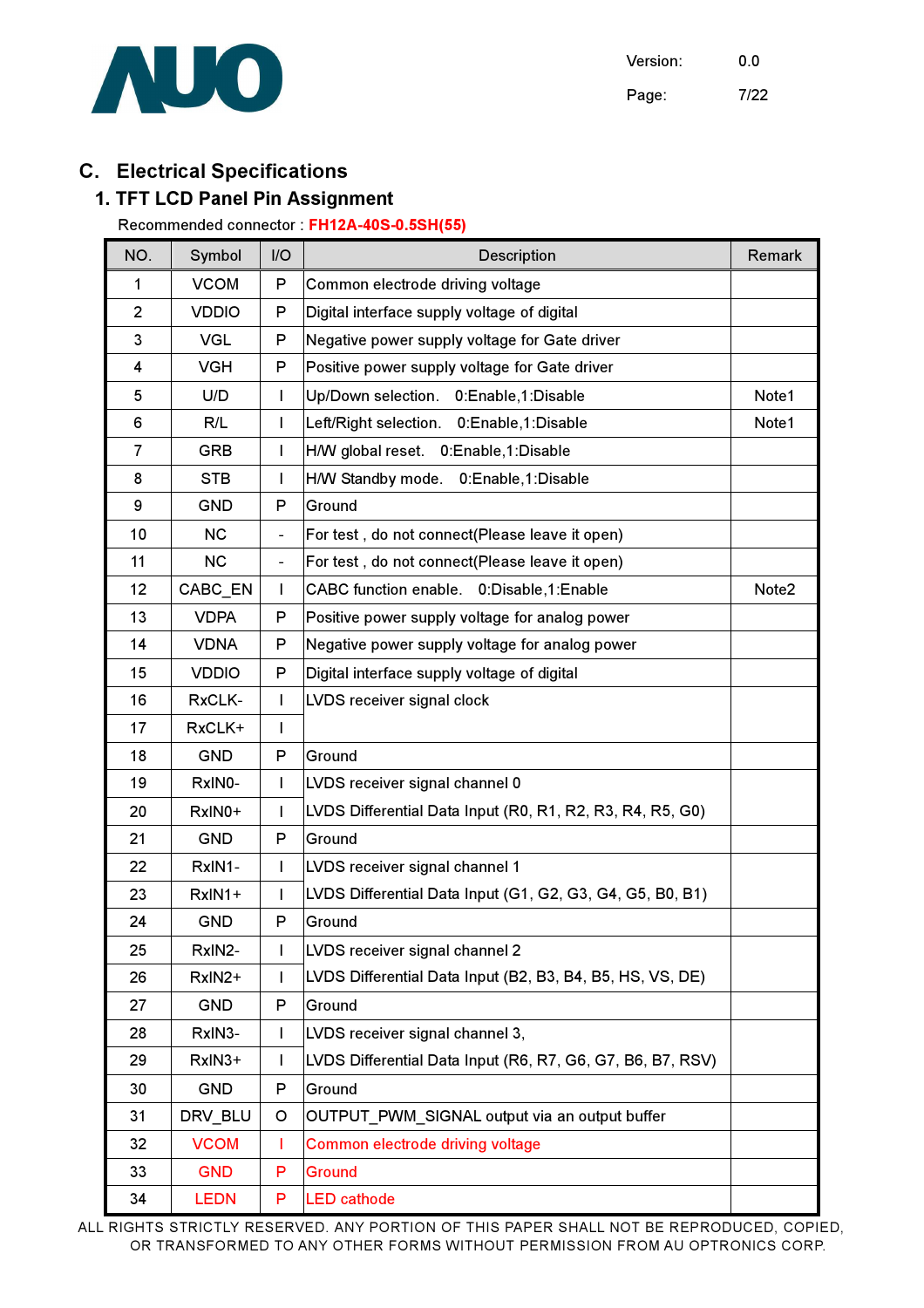

Page: 8/22

| 35 | <b>LEDN</b> | P | <b>LED</b> cathode |  |
|----|-------------|---|--------------------|--|
| 36 | <b>LEDN</b> | P | <b>LED</b> cathode |  |
| 37 | <b>LEDP</b> | P | <b>LED</b> anode   |  |
| 38 | <b>LEDP</b> | P | <b>LED</b> anode   |  |
| 39 | <b>LEDP</b> | P | <b>LED</b> anode   |  |
| 40 | <b>GND</b>  | P | Ground             |  |

I: Input; P: Power

Note1: Global reset, normally pulled high.

Suggest to connecting with an RC (R=10K ohm, C=1uF)reset circuit for stability.

Normally pull high.

Note2:

| U/D | <b>Direction</b> | L/R | <b>Direction</b>  |
|-----|------------------|-----|-------------------|
|     | U→ D             |     | $L \rightarrow R$ |
|     | $D \to U$        |     | $R \rightarrow L$ |

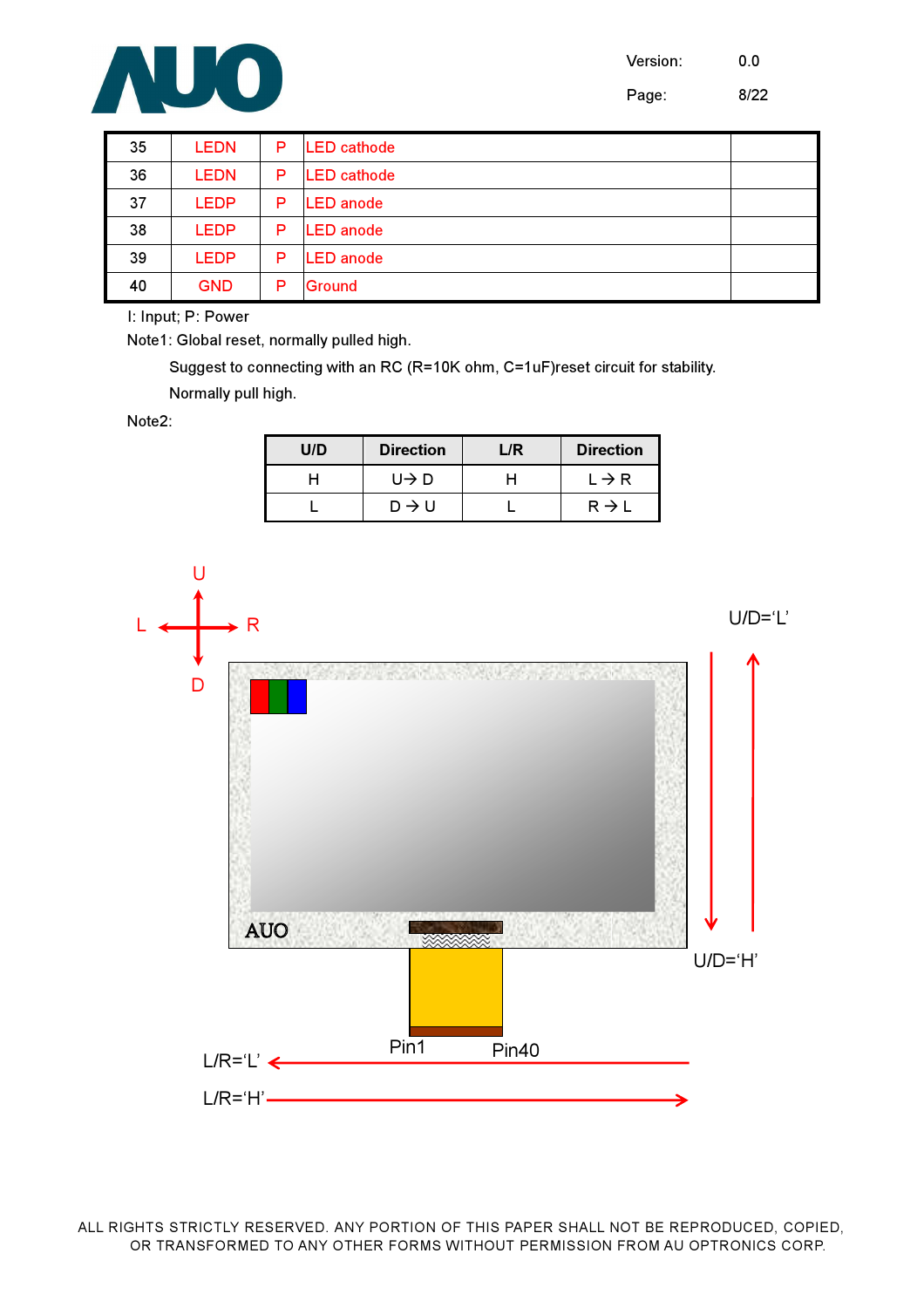

2. The Input Data Format





| <b>Signal Name</b> | <b>Description</b>             | Remark                                        |
|--------------------|--------------------------------|-----------------------------------------------|
| R7~R0              | Red Data $7 \sim$ Red Data 0   | <b>Red-pixel Data</b>                         |
|                    |                                | For 8Bits LVDS input                          |
|                    |                                | <b>MSB: R7 ; LSB: R0</b>                      |
| $G7 \sim G0$       | Green Data 7 ~ Green Data 0    | Green-pixel Data                              |
|                    |                                | For 8Bits LVDS input                          |
|                    |                                | $MSB: G7$ ; $LSB: GO$                         |
| $B7~$ B0           | Blue Data $7 \sim$ Blue Data 0 | <b>Blue-pixel Data</b>                        |
|                    |                                | For 8Bits LVDS input                          |
|                    |                                | <b>MSB: B7 ; LSB: B0</b>                      |
| <b>RxCLKIN</b>     | LVDS Data Clock                |                                               |
| DE                 | Data Enable Signal             | When the signal is high, the pixel data shall |
|                    |                                | be valid to be displayed.                     |

#### 3. Absolute Maximum Ratings

| Item                         | <b>Symbol</b> | <b>Condition</b> | Min.                     | Max.   | Unit         | <b>Remark</b> |
|------------------------------|---------------|------------------|--------------------------|--------|--------------|---------------|
|                              | <b>VDDIO</b>  | $GND=0$          | $-0.5$                   | 5      | v            |               |
|                              | <b>VDPA</b>   | $GND=0$          | $-0.5$                   | 6      | v            |               |
| <b>Power Voltage</b>         | <b>VDNA</b>   | $GND=0$          | -6                       | 0.5    | v            |               |
|                              | VGH           | $GND=0$          | $-0.3$                   | 45     | v            |               |
|                              | VGL           | $GND=0$          | $-20$                    | $+0.3$ | v            |               |
|                              | VGH-VGL       |                  | $\overline{\phantom{0}}$ | 40     | v            |               |
| <b>Operating temperature</b> | Topa          |                  | $-10$                    | 60     | $^{\circ}$ C |               |
| Storage temperature          | Tstg          |                  | $-20$                    | 70     | $^{\circ}$ C |               |

Note 1: Maximum ratings are those values beyond which damages to the device may occur. Functional

operation should be restricted to the limits in the Electrical Characteristics chapter.

Note 2: Functional operation should be restricted under ambient temperature (25 $\degree$ C).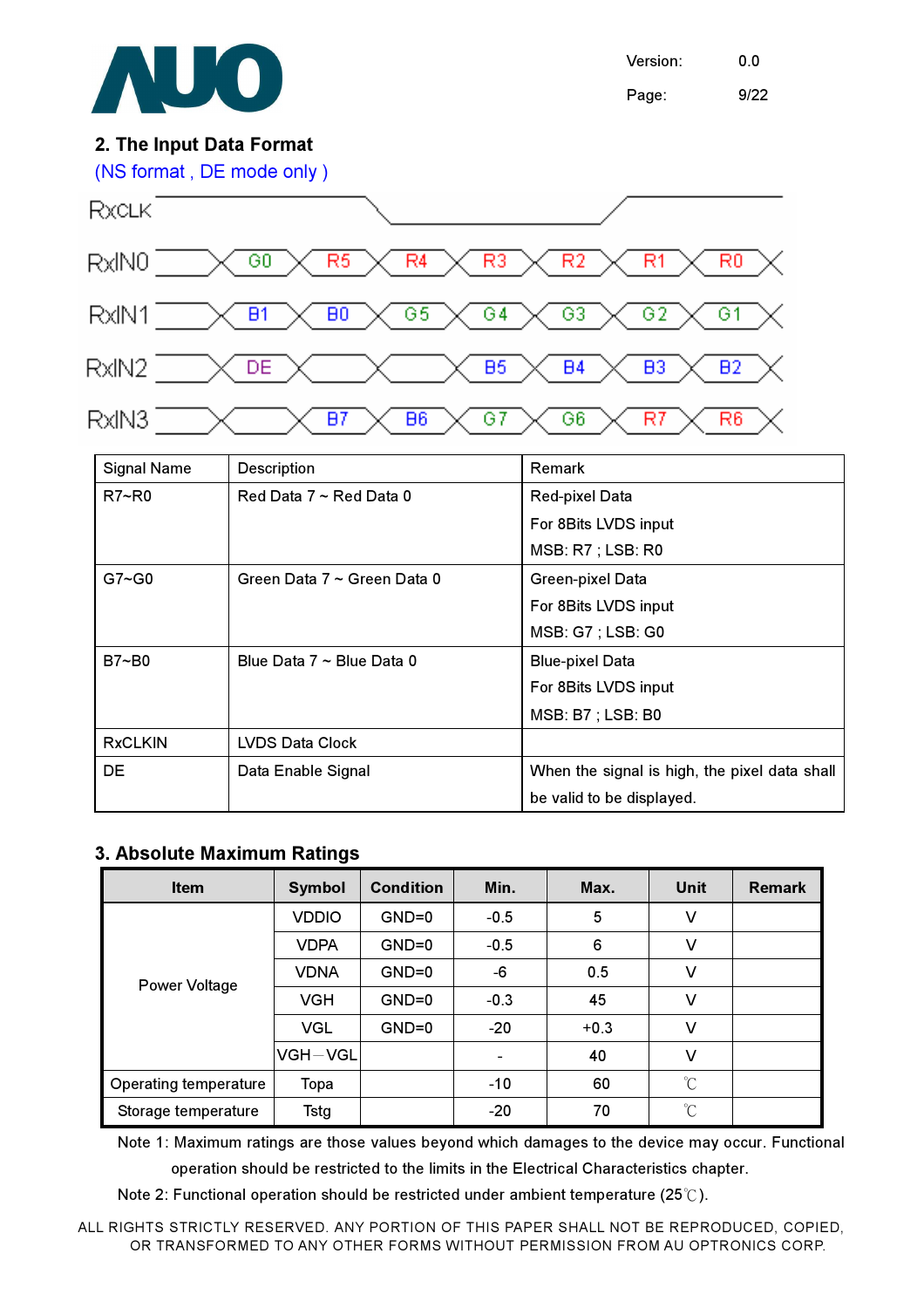

Version: 0.0

Page: 10/22

### 4. Electrical DC Characteristics

#### a. DC Charateristics

| <b>Item</b>            |         | <b>Symbol</b> | Min.      | Typ.   | Max.         | <b>Unit</b> | <b>Remark</b> |
|------------------------|---------|---------------|-----------|--------|--------------|-------------|---------------|
|                        |         | <b>VDDIO</b>  | 3         | 3.3    | 3.6          | V           |               |
|                        |         | <b>VDPA</b>   | $-4.5$    | 5      | 5.5          | V           |               |
| Power supply           |         | <b>VDNA</b>   | $-5.5$    | $-5$   |              | V           |               |
|                        |         | <b>VGH</b>    | 21        | 22     | 23           | v           |               |
|                        |         | <b>VGL</b>    | $-10.5$   | $-10$  | $-9.5$       | V           |               |
| <b>VCOM</b>            |         | Vcdc          | --        | $-1.2$ | --           | v           | Note 1        |
| Input signal           | H Level | Vih           | 0.7xVDDIO | --     | <b>VDDIO</b> | V           |               |
| voltage<br>L Level     |         | Vil           | 0         | --     | 0.3xVDDIO    | $\vee$      |               |
| Pull-up/down impedance |         | Rin           |           | 250k   |              |             |               |

Note 1:VCOM < 0

#### b. Current Consumption (AGND=GND=0V)

| <b>Parameter</b>        | Symbol        | <b>Condition</b>   | Min.                         | Typ. | Max. | Unit | <b>Remark</b> |
|-------------------------|---------------|--------------------|------------------------------|------|------|------|---------------|
| Input current for VDDIO | <b>IVDDIO</b> | VDDIO=3.3V         | $\overline{\phantom{0}}$     | TBD  | TBD  | mA   | Note 1        |
| Input current for VDPA  | <b>IVDPA</b>  | VDPA=5V            | $\overline{\phantom{0}}$     | TBD  | TBD  | mA   | Note 1        |
| Input current for VDNA  | <b>IVDNA</b>  | VDNA=-5V           | $\overline{\phantom{0}}$     | TBD  | TBD  | mA   | Note 1        |
| Input current for VGH   | <b>IVGH</b>   | VGH=20V            | $\overline{\phantom{0}}$     | TBD  | TBD  | mA   | Note 1        |
| Inpur current for VGL   | <b>IVGL</b>   | $VGL = -10V$       | $\overline{\phantom{0}}$     | TBD  | TBD  | mA   | Note 1        |
| Input Leakage Current   | lin           | Digital input pins | $\qquad \qquad \blacksquare$ | -    | ±1   | uA   | Note 2        |

Note 1: The test pattern use the following pattern.



Note 2: except for pull-up, pull-down pins.

#### c. Backlight Driving Conditions

| <b>Parameter</b>       | Symbol | Min.   | Typ.                     | Max.                     | Unit | <b>Remark</b>   |
|------------------------|--------|--------|--------------------------|--------------------------|------|-----------------|
| LED Lightbar current   |        | $\sim$ | 200                      | $\overline{\phantom{a}}$ | mA   | Note 1, 2       |
| Power consumption      |        |        | 1.89                     | $\qquad \qquad$          | w    |                 |
| LED Lightbar life time |        | 15,000 | $\overline{\phantom{a}}$ | $\overline{\phantom{0}}$ | Hr   | Note 1, 2, 3, 4 |

Note 1: LED backlight is LED lightbar type(30 pcs of LED).

Note 2: Definition of "LED Lifetime": brightness is decreased to 50% of the initial value. LED Lifetime is restricted under normal condition, ambient temperature =  $25^{\circ}$  and LED lightbar current= 200mA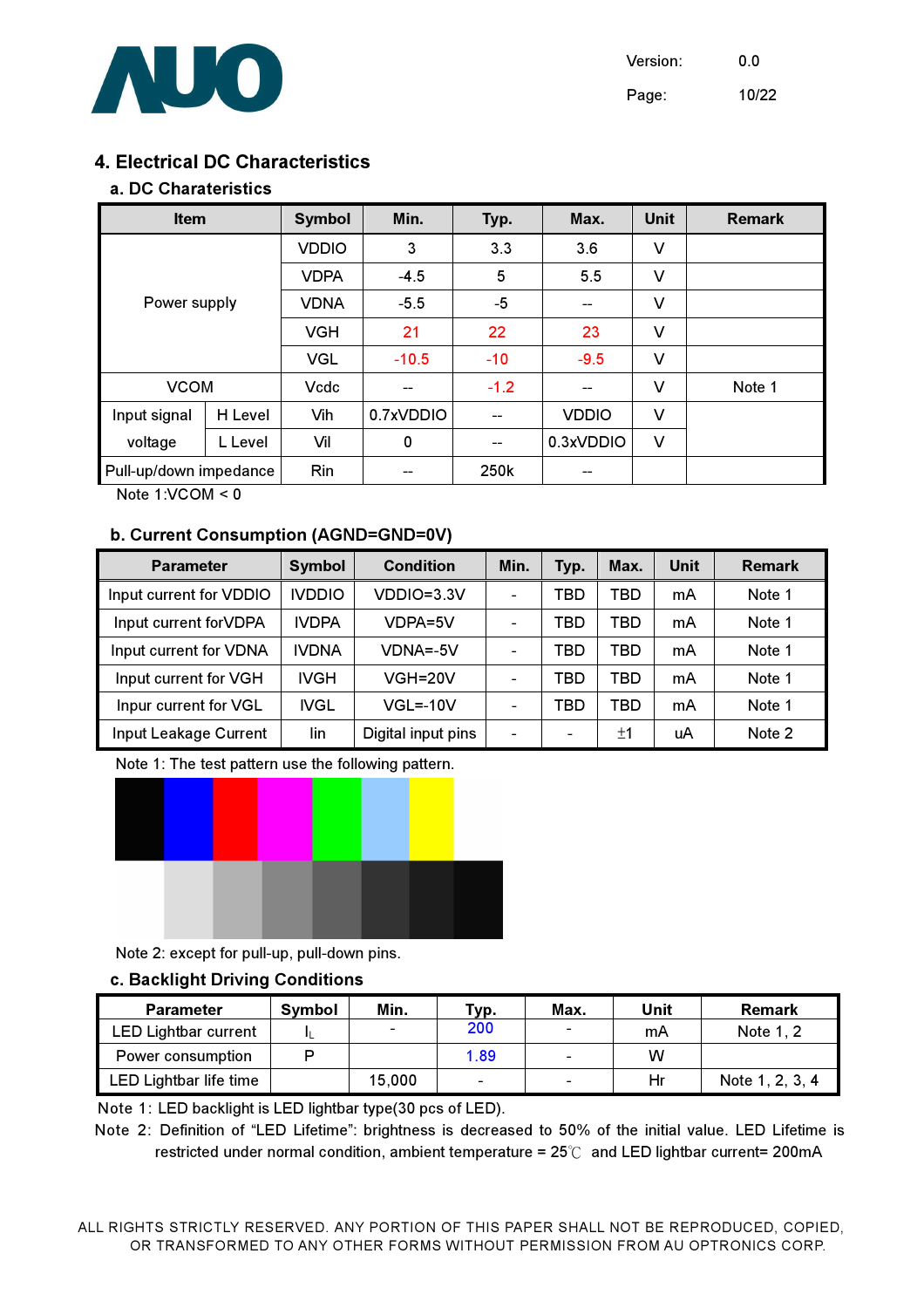

Version: 0.0 Page: 11/22



Note 3: The value is only for reference.

Note 4: If it operates with LED lightbar voltage more than 200mA, it maybe decreases LED lifetime.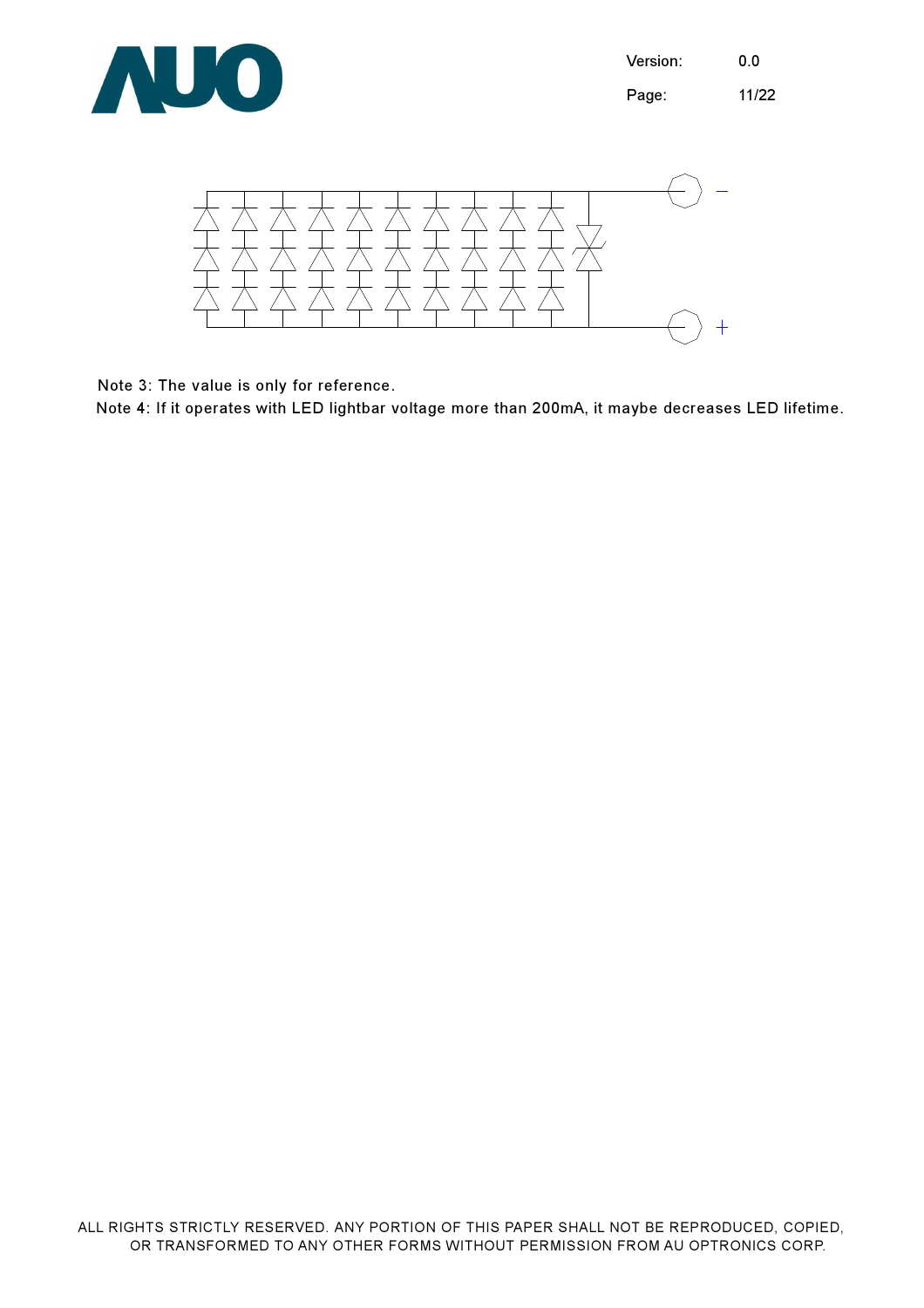

Version: 0.0 Page: 12/22

### 5. LVDS DC Characteristics

## A. DC Characteristic

| Symbol      | <b>Item</b>                            | Min.                     | Typ.                     | Max. | Unit | <b>Remark</b>     |
|-------------|----------------------------------------|--------------------------|--------------------------|------|------|-------------------|
| <b>VTH</b>  | Differential Input High Threshold      | $\overline{\phantom{m}}$ | $\qquad \qquad$          | 100  | [mV] | <b>VCM=1.25V</b>  |
| <b>VTL</b>  | Differential Input Low Threshold       | 100                      |                          |      | [mV] | VCM=1.25V         |
| <b>VID</b>  | Input Differential Voltage             | 100                      | 350                      | 600  | [mV] |                   |
| <b>VICM</b> | Differential Input Common Mode Voltage | 1.1                      | $\overline{\phantom{a}}$ | 1.45 | [V]  | $VTH/TL=+ -100mV$ |

Input signals shall be low or Hi-Z state when VDD is off.

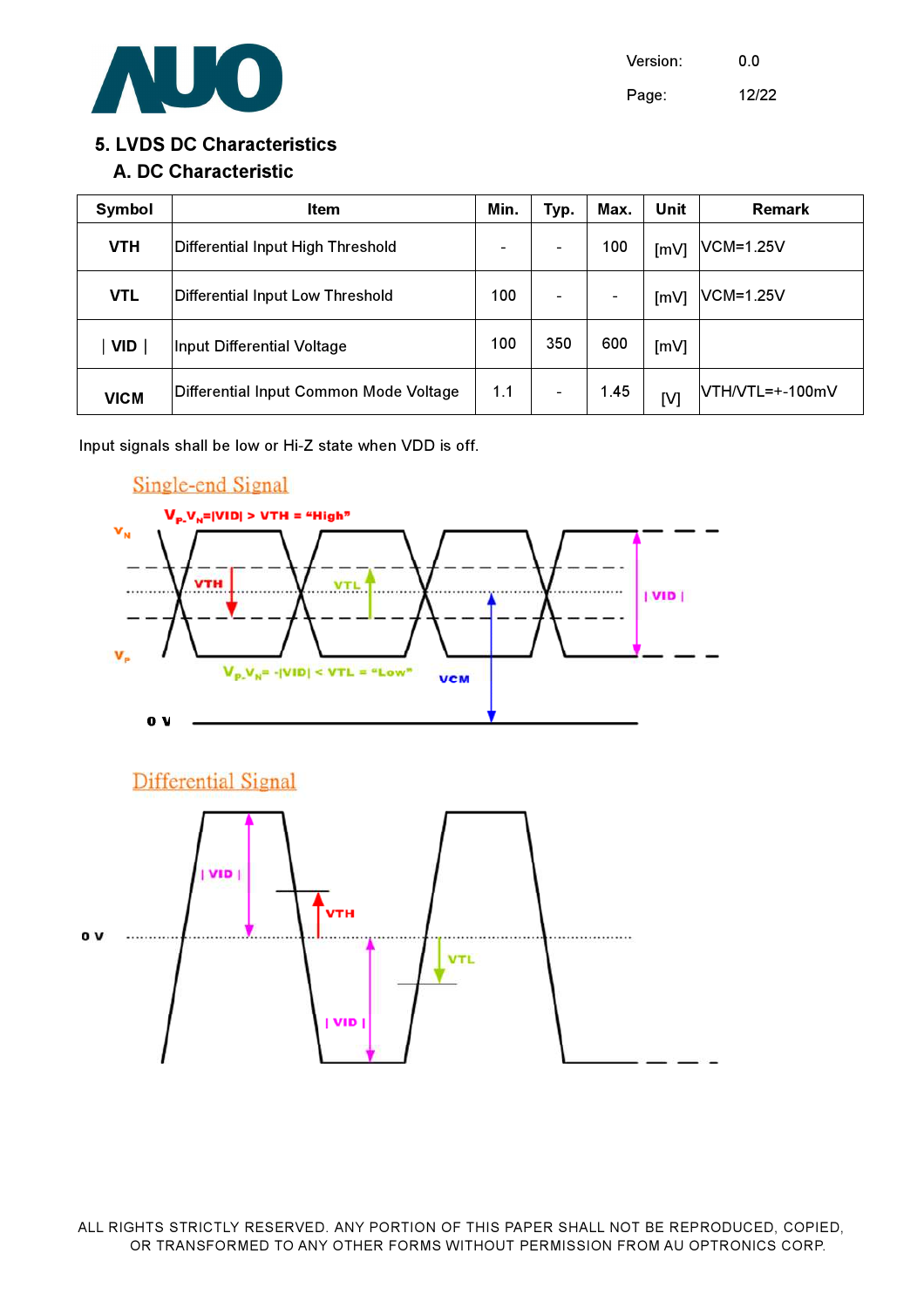

Version: 0.0

Page: 13/22

## B. Input Timing Setting

| <b>Parameter</b>              | Symbol       | Min. | Typ. | Max.  | Unit.       | <b>Remark</b>           |
|-------------------------------|--------------|------|------|-------|-------------|-------------------------|
| <b>DCLK</b> frequency         | <b>Fdclk</b> | 52   | 65   | 71    | <b>MHz</b>  | <b>IFrame rate=60Hz</b> |
| Hsync period $(= Thd + Thbl)$ | Th           | 1114 | 1344 | 1400  | <b>DCLK</b> |                         |
| <b>Active Area</b>            | Thd          |      | 1024 |       | <b>DCLK</b> |                         |
| <b>Horizontal blanking</b>    | Thbl         | 90   | 320  | 376   | <b>DCLK</b> |                         |
| Vsync period (= Tvd + Tvbl)   | Tv           | 778  | 806  | 845   | Th          |                         |
| <b>Active lines</b>           | Tvd          | --   | 768  | $- -$ | Th          |                         |
| <b>Vertical blanking</b>      | Tvbl         | 10   | 38   | 77    | Th          |                         |

## c. Recommended Power On/OFF Sequence

Power-On/Off Timing Sequence:

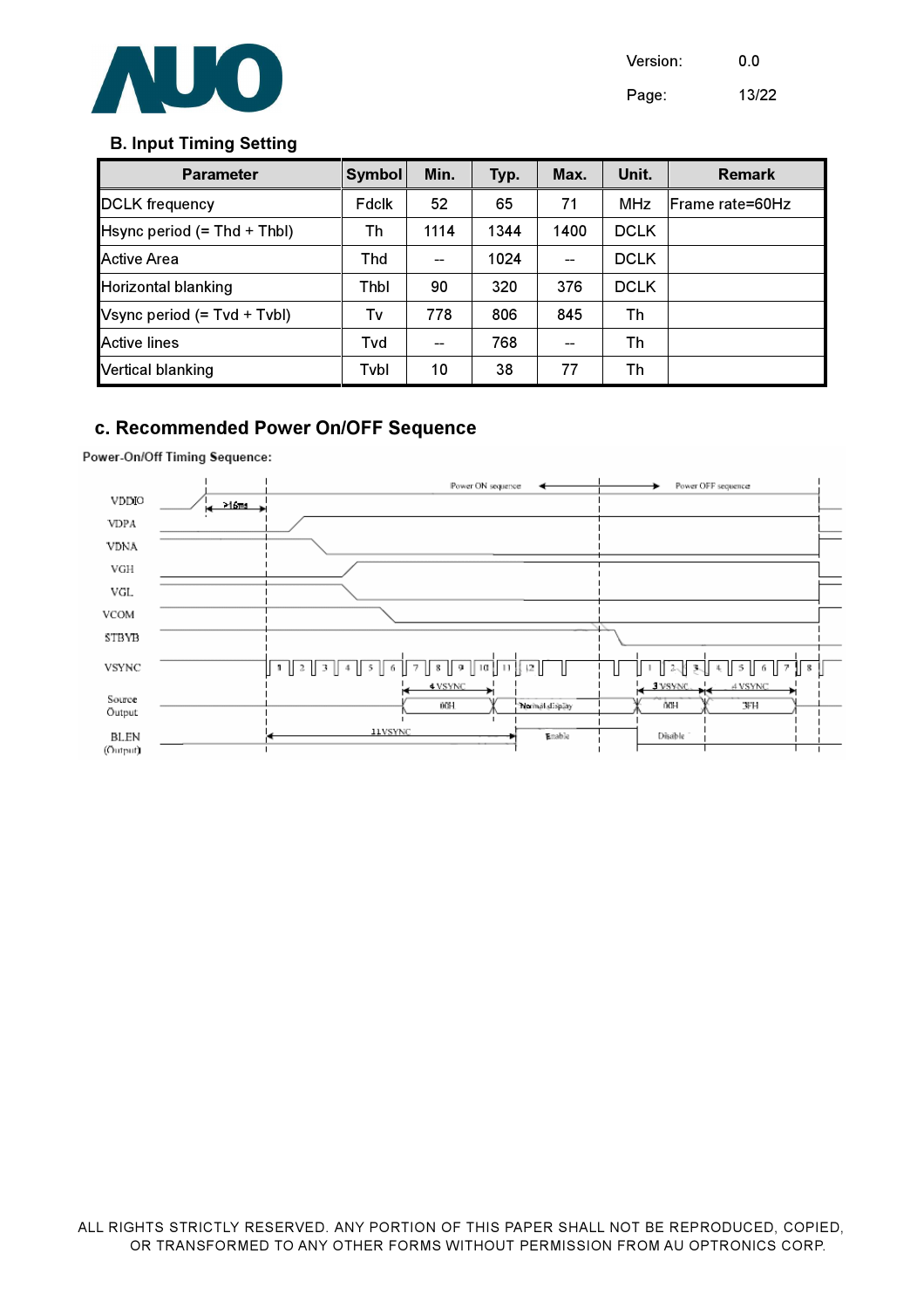

Version: 0.0 Page: 14/22

# D. Optical Specification

All optical specification is measured under typical condition (Note 1, 2)

| Item                                 |                                       | <b>Symbol</b>          | <b>Condition</b>              | Min.       | Typ.                 | Max.       | <b>Unit</b>     | <b>Remark</b> |
|--------------------------------------|---------------------------------------|------------------------|-------------------------------|------------|----------------------|------------|-----------------|---------------|
| Response Time<br><b>Rise</b><br>Fall |                                       | <b>Tr</b><br><b>Tf</b> | $\theta = 0^{\circ}$          | --         | 15<br>10             | 18<br>12.5 | ms<br>ms        | Note 3        |
| Contrast ratio                       |                                       | <b>CR</b>              | At optimized<br>viewing angle |            | 700                  |            |                 | Note 4        |
| <b>Viewing Angle</b>                 | Top<br><b>Bottom</b><br>Left<br>Right |                        | $CR \ge 10$                   |            | 75<br>75<br>55<br>55 |            | deg.            | Note 5        |
| <b>Brightness</b>                    |                                       | $Y_L$                  | $V_L = 12V$                   | 240        | 300                  |            | $\text{cd/m}^2$ | Note 6        |
|                                      | White                                 | X                      | $\theta = 0^{\circ}$          | 0.26       | 0.31                 | 0.36       |                 |               |
|                                      |                                       | Y                      | $\theta = 0^{\circ}$          | 0.26       | 0.31                 | 0.36       |                 |               |
|                                      | Red                                   | X                      | $\theta = 0^{\circ}$          | <b>TBD</b> | <b>TBD</b>           | <b>TBD</b> |                 |               |
| Chromaticity                         |                                       | Y                      | $\theta = 0^\circ$            | <b>TBD</b> | <b>TBD</b>           | <b>TBD</b> |                 |               |
|                                      | Green                                 | $\pmb{\times}$         | $\theta = 0^\circ$            | <b>TBD</b> | <b>TBD</b>           | <b>TBD</b> |                 |               |
|                                      |                                       | Υ                      | $\theta = 0^{\circ}$          | <b>TBD</b> | <b>TBD</b>           | <b>TBD</b> |                 |               |
|                                      | <b>Blue</b>                           | X                      | $\theta = 0^\circ$            | <b>TBD</b> | <b>TBD</b>           | <b>TBD</b> |                 |               |
|                                      |                                       | Y                      | $\theta = 0^\circ$            | <b>TBD</b> | <b>TBD</b>           | <b>TBD</b> |                 |               |
| Uniformity                           |                                       | $\Delta Y_L$           | $\%$                          | 70         | 75                   |            | $\frac{0}{0}$   | Note 7        |

Note 1 : To be measured in the dark room. Ambient temperature =25°C, and LED lightbar current  $I_L$  = 180mA.

Note 2 : To be measured on the center area of panel with a viewing cone of 1<sup>°</sup>by Topcon luminance meter BM-5A, after 15 minutes operation.

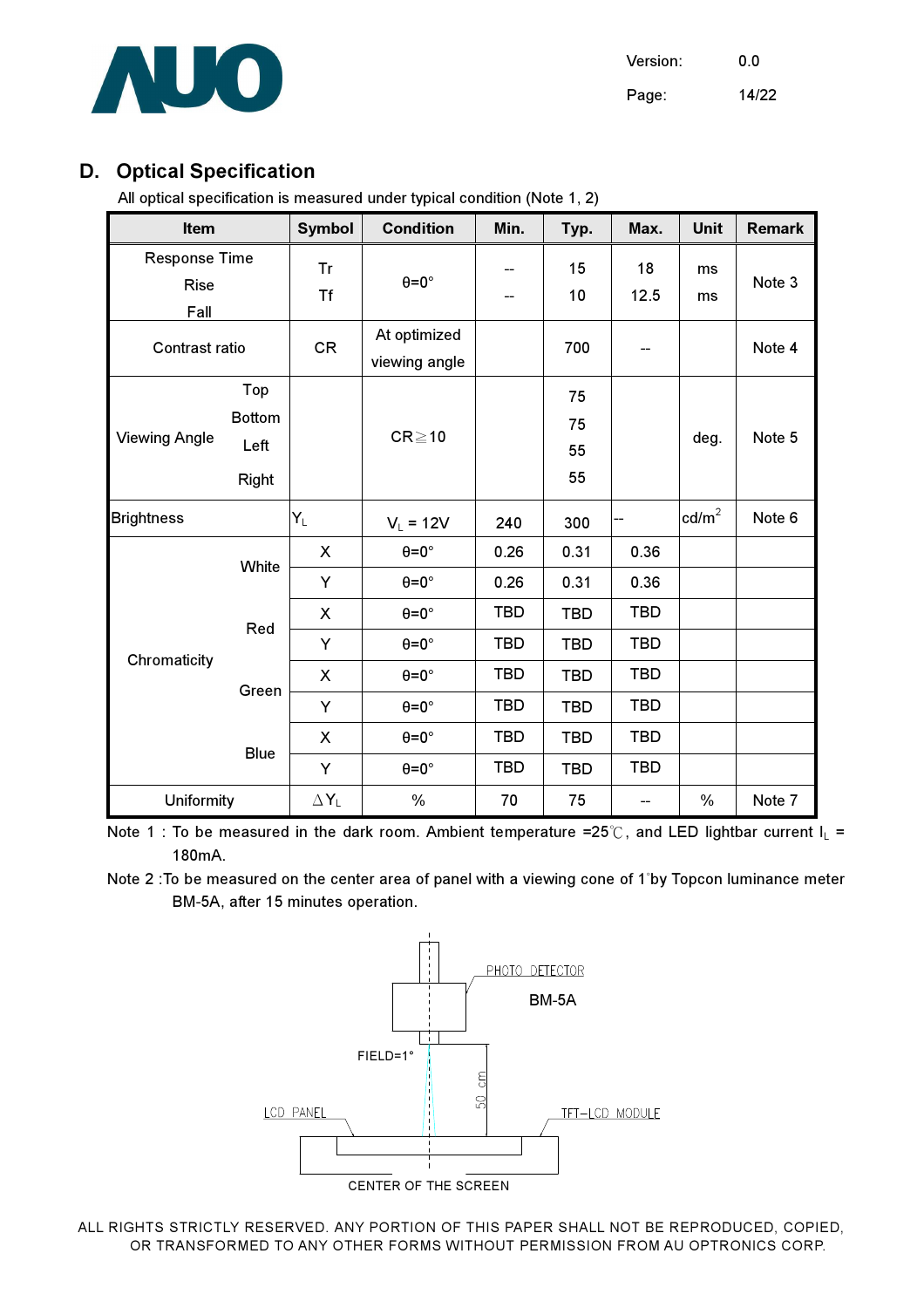

Note 3: Definition of response time:

 The output signals of photo detector are measured when the input signals are changed from "black" to "white"(falling time) and from "white" to "black"(rising time), respectively.

 The response time is defined as the time interval between the 10% and 90% of amplitudes. Refer to figure as below.



Note 4.Definition of contrast ratio:

Contrast ratio is calculated with the following formula.

 $\textsf{Contrast}$  ratio (CR) =  $\frac{\textsf{Photo detector output when LCD is at "White" status}}{\textsf{Photo detector output when LCD is at "Black" status}}$ 

Note 5. Definition of viewing angle,  $\theta$ , Refer to figure as below.

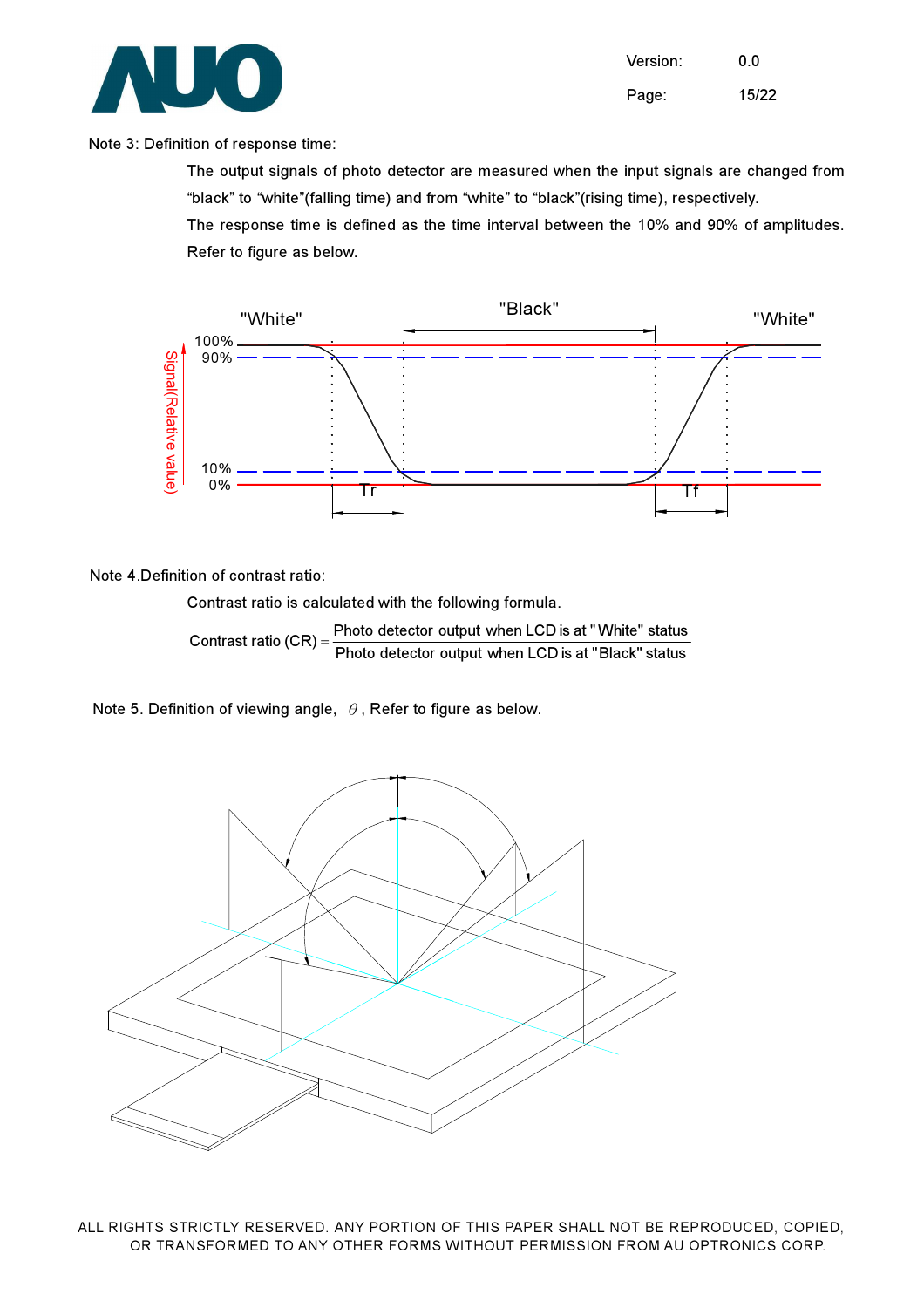

Note 6. Measured at the center area of the panel when all the input terminals of LCD panel are electrically opened.



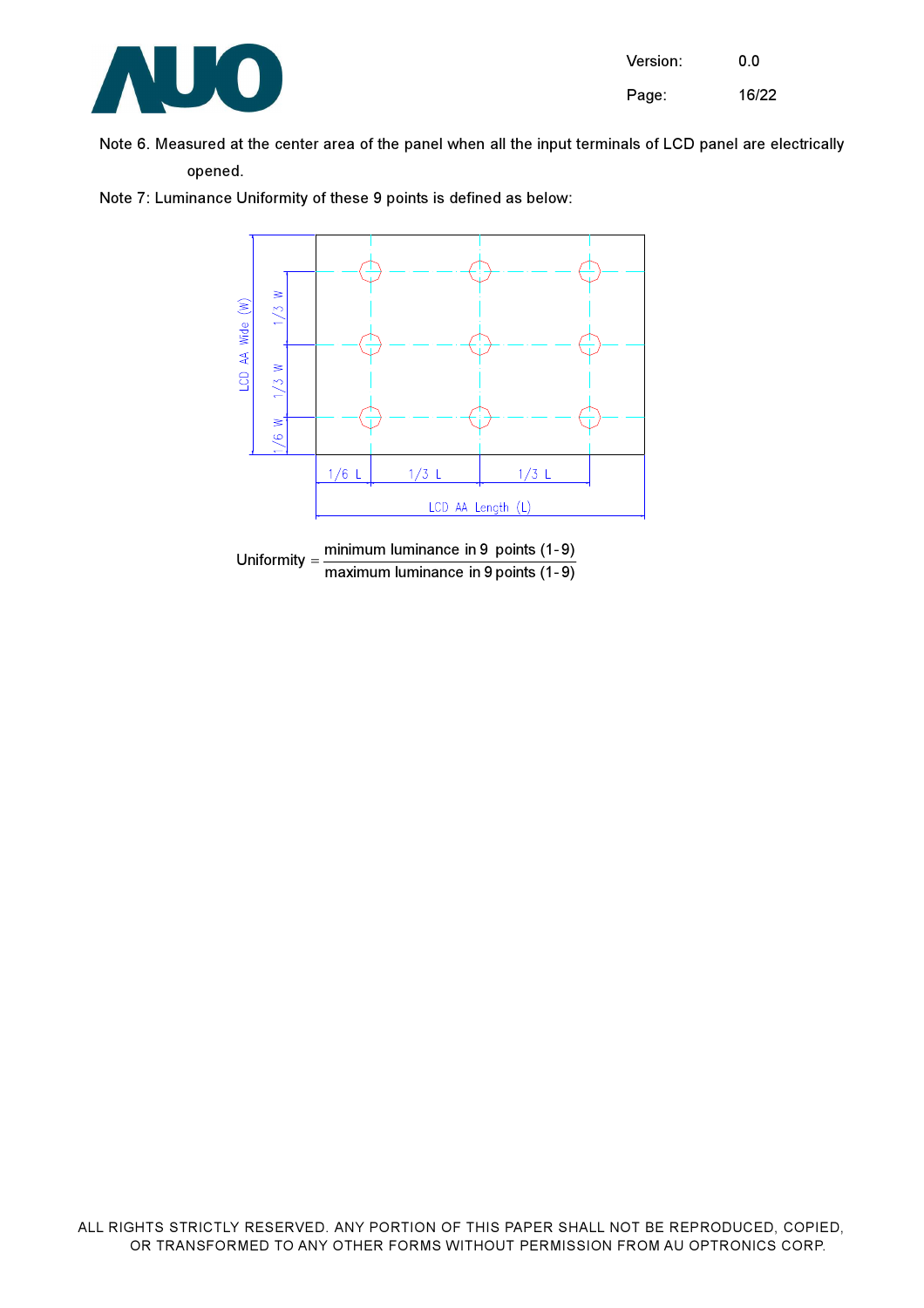

Version: 0.0 Page: 17/22

## E. Reliability Test Items

| No.            | <b>Test items</b>                  | <b>Conditions</b>                                                                                                                       | <b>Remark</b>             |                                                                 |
|----------------|------------------------------------|-----------------------------------------------------------------------------------------------------------------------------------------|---------------------------|-----------------------------------------------------------------|
| $\mathbf{1}$   | <b>High Temperature Storage</b>    | Ta= $60\Box$                                                                                                                            | 240Hrs                    |                                                                 |
| $\overline{2}$ | Low Temperature Storage            | Ta= -20□                                                                                                                                | 240Hrs                    |                                                                 |
| 3              | <b>High Ttemperature Operation</b> | Tp= $50$                                                                                                                                | $240$ Hrs                 |                                                                 |
| 4              | Low Temperature Operation          | Ta= $0$                                                                                                                                 | 240Hrs                    |                                                                 |
| 5              | High Temperature & High Humidity   | Tp= 40□. 90% RH                                                                                                                         | 240Hrs                    | Operation                                                       |
| 6              | <b>Heat Shock</b>                  | $-20$ $-60$ $\Box$ , 100 cycle,                                                                                                         | 1Hrs/cycle                | Non-operation                                                   |
| 7              | <b>Electrostatic Discharge</b>     | Contact = $\pm$ 4 kV, class B<br>Air = $\pm$ 8 kV, class B                                                                              |                           | Note 4                                                          |
| 8              | Image Sticking                     | 25 <sub>[1,</sub> 4hrs]                                                                                                                 |                           | Note 5                                                          |
| 9              | Vibration                          | Frequency range<br>$:10 \sim 55$ Hz<br><b>Stoke</b><br>: 1.5mm<br>Sweep<br>2 hours for each direction of X, Y, Z<br>(6 hours for total) | : $10 \sim 55 \sim 10$ Hz | Non-operation<br>JIS C7021, A-10<br>condition A<br>: 15 minutes |
| 10             | <b>Mechanical Shock</b>            | 100G. 6ms, $\pm X, \pm Y, \pm Z$<br>3 times for each direction                                                                          |                           | Non-operation<br><b>JIS C7021,</b><br>$A - 7$<br>condition C    |
| 11             | <b>Vibration (With Carton)</b>     | Random vibration:<br>$0.015G^2$ /Hz from 5~200Hz<br>-6dB/Octave from 200~500Hz                                                          |                           | IEC 68-34                                                       |
| 12             | Drop (With Carton)                 | Height: 60cm<br>1 corner, 3 edges, 6 surfaces                                                                                           |                           |                                                                 |
| 13             | <b>Pressure</b>                    | 5kg, 5sec                                                                                                                               |                           | Note 6                                                          |

Note 1: Ta: Ambient Temperature. Tp: Panel Surface Temperature

Note 2: In the standard conditions, there is not display function NG issue occurred. All the cosmetic specification is judged before the reliability stress.

Note 3: All the cosmetic specification is judged before the reliability stress.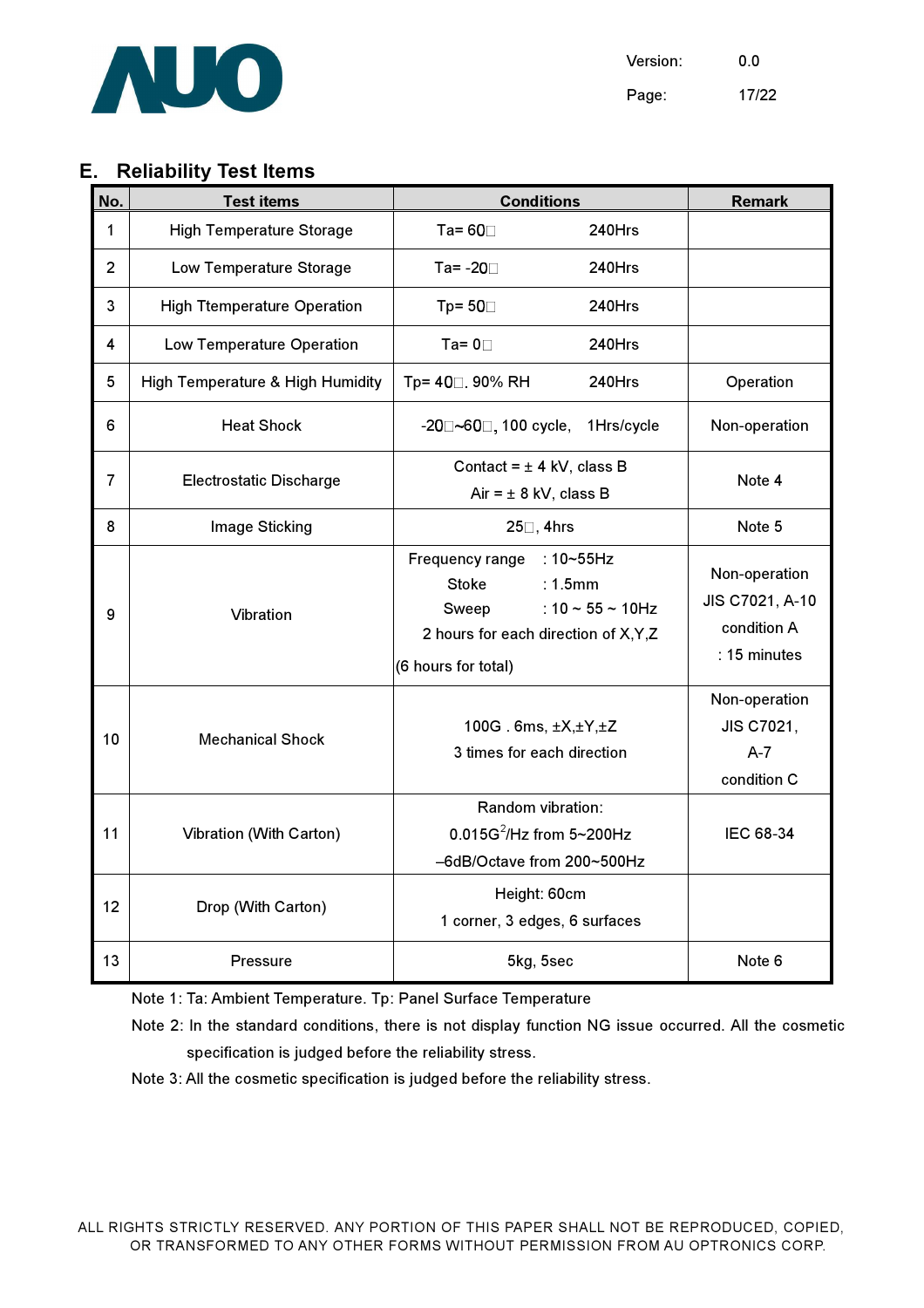

Note4 : All test techniques follow IEC6100-4-2 standard.

| <b>Test Condition</b>             |                                                               | <b>Note</b> |  |  |
|-----------------------------------|---------------------------------------------------------------|-------------|--|--|
| <b>Pattern</b>                    |                                                               |             |  |  |
|                                   | Contact Discharge: 330Ω, 150pF, 1sec, 8 point, 10 times/point |             |  |  |
|                                   | Air Discharge: 330Ω, 150pF, 1sec, 8 point, 10 times/point     |             |  |  |
| <b>Procedure</b><br>And<br>Set-up | $\overline{\mathcal{M}}$<br>W                                 |             |  |  |
|                                   | Some performance degradation allowed. No data lost.<br>в<br>- |             |  |  |
| <b>Criteria</b>                   | Self-recoverable hardware failure.                            |             |  |  |
|                                   | 1. Gun to Panel Distance                                      |             |  |  |
| <b>Others</b>                     | 2. No SPI command, keep default register settings.            |             |  |  |

Note 5: Operate with  $5\times5$  chess board pattern as figure and lasting time and temperature as the conditions. Then judge with 50% gray level after waiting 20 min, the mura is less than JND 2.5.



Note 6: The panel is tested as figure. The jig is  $\phi$  10 mm made by Cu with rubber and the loading speed is 3mm/min on position A~E. After the condition, no glass crack will be found and panel function check is OK.( no guarantee LC mura  $\cdot$  LC bubble)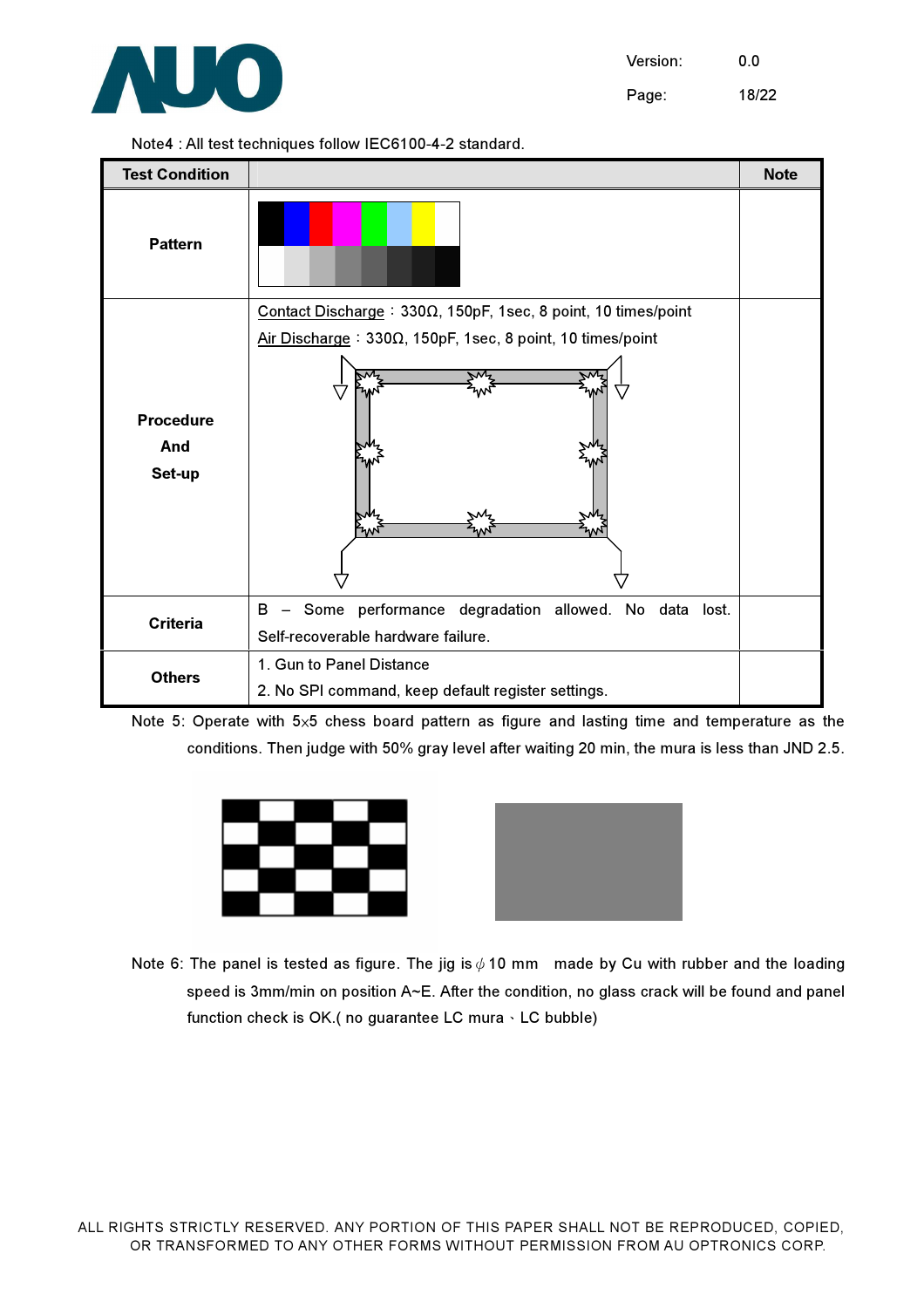

Version: 0.0 Page: 19/22

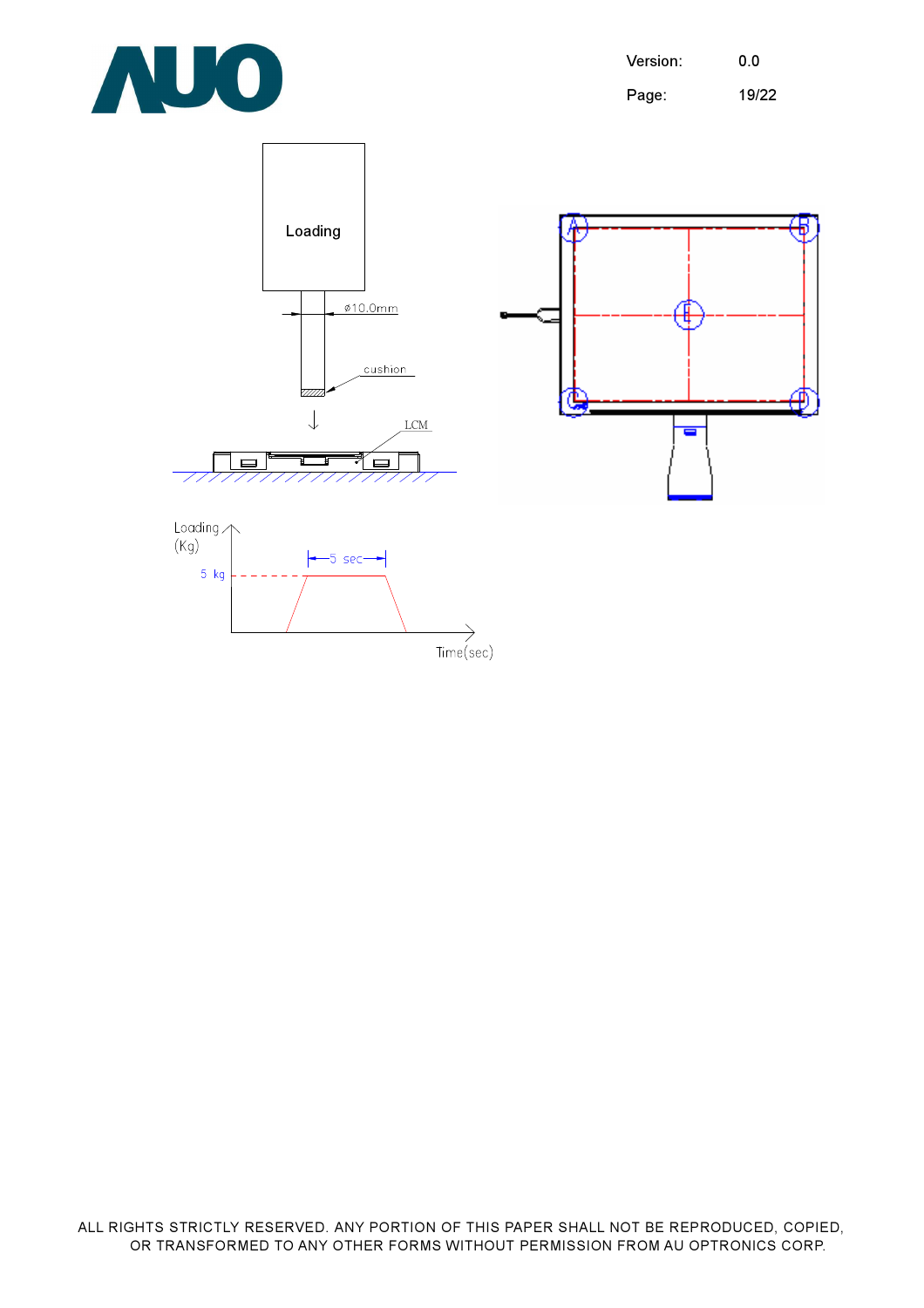

Version: 0.0 Page: 20/22

# F. Packing and Marking

## 1. Packing Form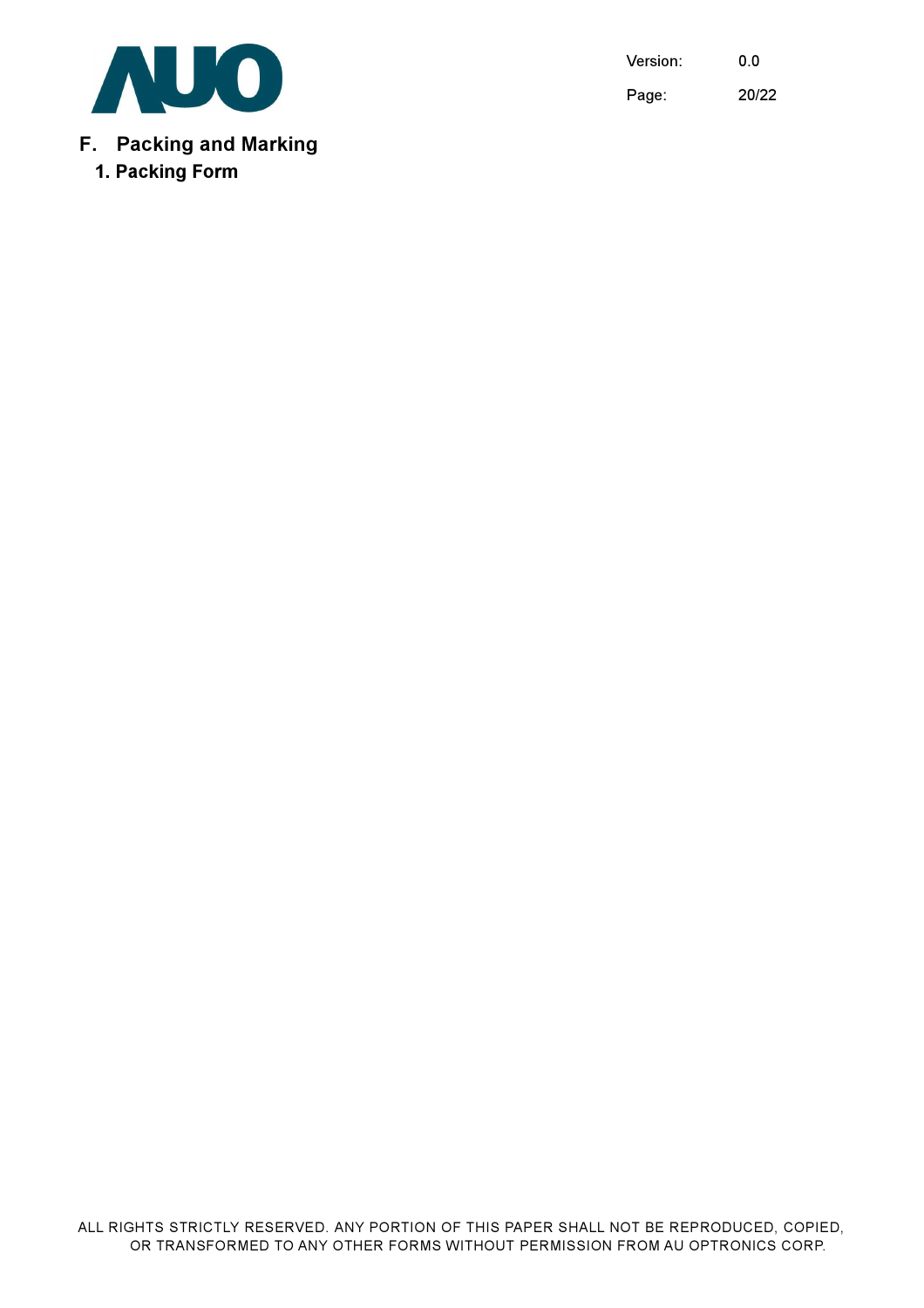

#### 2. Module/Panel Label Information

The module/panel (collectively called as the "Product") will be attached with a label of Shipping Number which represents the identification of the Product at a specific location. Refer to the Product outline drawing for detailed location and size of the label. The label is composed of a 22-digit serial number and printed with code 39/128 with the following definition:

## **ABCDEFGHIJKLMNOPQRSTUV**

--<br>For internal system usage and production serial numbers. -AUO Module or Panel factory code, represents the final production factory to complete the Product ┗-Product version code, ranging from 0~9 or A~Z (for Version after 9) -Week Code, the production week when the product is finished at its production process.

#### 3. Carton Label Information

The packing carton will be attached with a carton label where packing Q'ty, AUO Model Name, AUO Part Number, Customer Part Number (Optional) and a series of Carton Number in 13 or 14 digits are printed. The Carton Number is apparing in the following format:

#### ABC-DEFG-HIJK-LMN

DEFG appear after first "-" represents the packing date of the carton Date from 01 to 31

L Month, ranging from 1∼9, A∼C. A for Oct, B for Nov and C for Dec.

A.D. year, ranging from 1~9 and 0. The single digit code reprents the last number of the year

Refer to the drawing of packing format for the location and size of the carton label.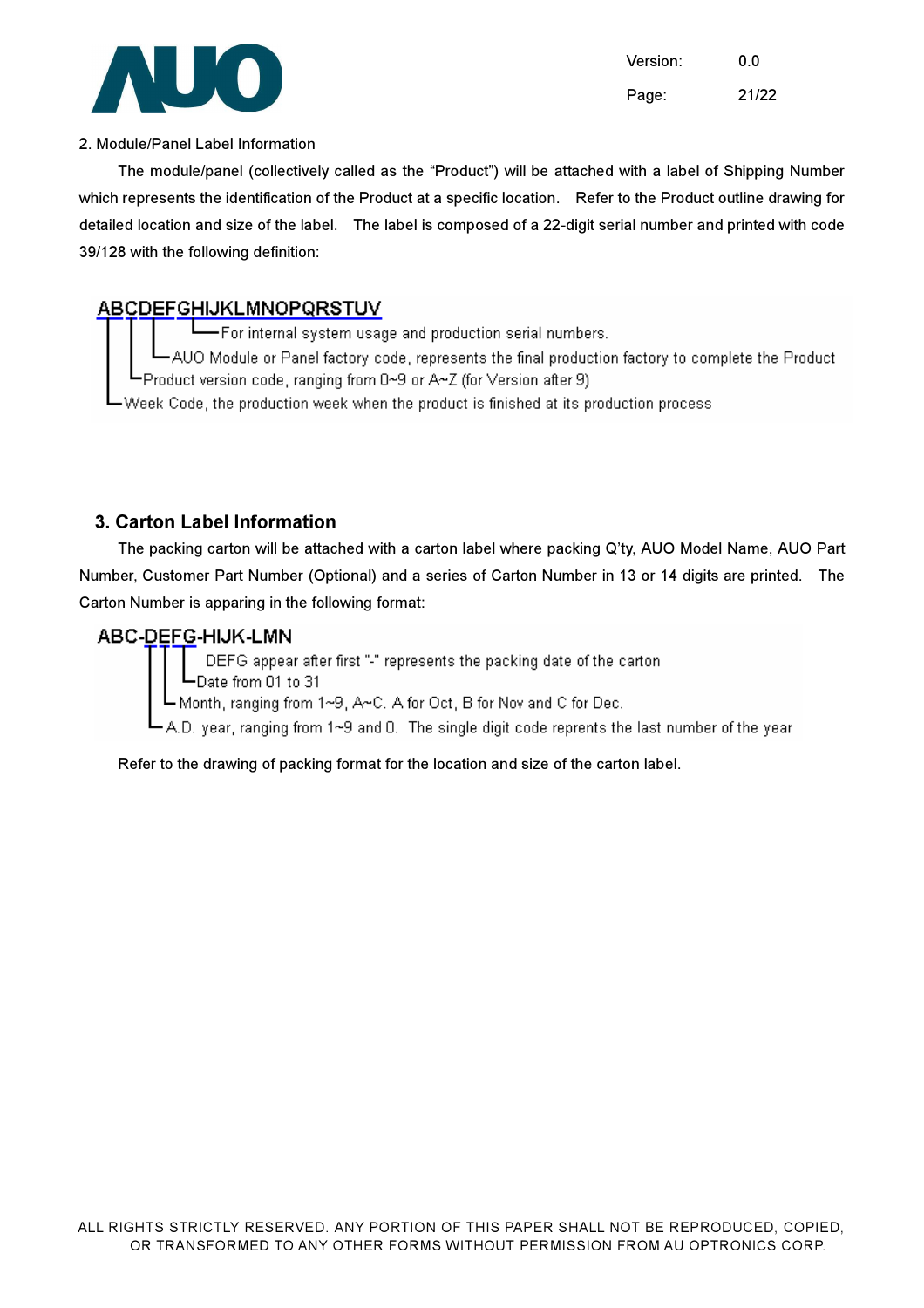

Version: 0.0 Page: 22/22

# G. Application Note

1. Application Circuit

TBD

2. CABC function block

TBD